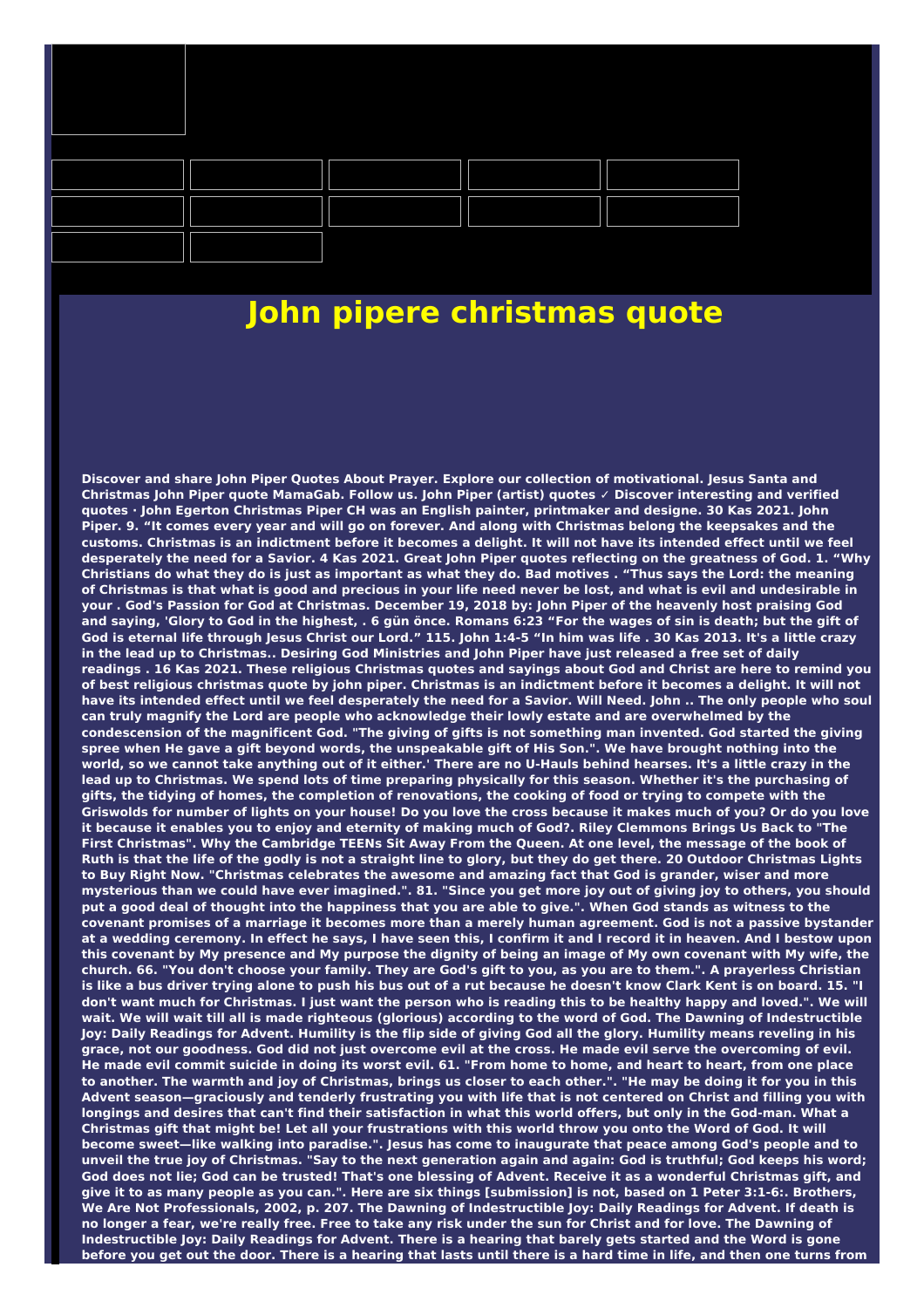God to other messages. There is a hearing that flourishes until the riches and pleasures of this life choke it off. And there is a hearing that defeats the devil, endures trial, scorns riches and bears fruit unto eternal life [see Luke 8:4-18]. He is most glorified in us when we are most satisfied in him. 4." Christmas is a season not only of **rejoicing but of reflection." Winston Churchill. The Lord Whose Name is Jealous, October 28, 1984.** www.DesiringGod.org. Used by Permission. "Best of all, Christmas means a spirit of love, a time when the love of God and the love of our fellow men should prevail over all hatred and bitterness, a time when our thoughts and deeds and the spirit of our lives manifest the presence of God.".. . Of meat, esp. beef: lightly cooked; underdone. Cf. medium rare at medium adj. 3d.Formerly often regarded as an Americanism (see quot. 1861), although it was current in English writing from the 18th cent. and in many English dialects (cf. rear adj.1). 1615[implied in: G. Markham Eng. Hus-wife in Countrey Contentments ii. 54 To know when meate is rosted enough, for as too much rareness is vnwholsome, so too much drinesse is not nourishing. [at rareness n.2] 1776 G. Colman Spleen ii. 26 For which reason they leave the food without any juices at all. Without them, Sir, instead of beef or mutton, you might as well eat mahogany?. Eat your meat as rare as possible, Sir. 1823 C. Lamb Christ's Hosp. in Elia 28 The same flesh, rotten-roasted or rare, on the Tuesdays, 1830 M, Donovan Domest, Econ, II, y, 289 The meat was in all cases a little rare at its centre. 1861 G. F. Berkeley Eng. Sportsman 26 The wood-cock and snipe?should be underdone or what the Americans call rare. 1904 N.Y. Sun 6 Aug. 5 The waiter took his order for a sirloin rare. 1911 E. Ferber Dawn O'Hara ii. 20 I've devoured rare porterhouse and roast beef day after day for weeks. current pronunciation of e.g. wear v.1 and pear n. and the variants at these entries). Compare also rare v. "Many traditional meat recipes were developed at a time when meats came from mature, fatty animals, and so were fairly tolerant of overcooking. Fat coats and lubricates meat fibers during cooking, and stimulates the flow of saliva and creates the sensation of juiciness no matter h "Chart for roasting meat by the modern method. Thermometer readings: Beef, rare, 140 degrees; medium, 160 degrees; well done, 170 degrees." --- Joy of Cooking, Irma S. Rombauer [Bobbs Merrill:Indianapolis IN] 1936 (p. 201) [NOTE: this chart is not included in the original 1931 edition.]. roast, while reliable to some extent, is not sufficiently accurate for careful investigations. Under such conditions, considerable variations may occur in the degree of. cooking, and it has already been shown 'that the percentages of the original constituents of the raw meat which are removed by cooking depend on this factor." --- A Precise Method of Roasting Beef, Grindley, H.S. and Sprague, E.C., U. of Illinois. University Studies. Vol. 2, No. 4 (1907). Online text. "We cook meat for four basic reasons: to make it safe to eat, easier to chew and to digest (denatured proteins are more vulnerable to our digestive enzymes), and to make it more flavorful. Raw meat is tasty rather than flavorful. It provides salts, savory amino acids, and a slighlt acidity to the tongue, but offers littel in the way of aroma. Cooking intensifies the taste of meat and creates its aroma. Simple physical **damage to the muscle fibers causes them to release more of their fluids and therefore more stimulating** substances for the tongue. The fluid release is at its maximum when the meat is only lightly cooked, or done 'rare.' As the temperature increases and the meat dries out, physical change gives way to chemical. Rare, medium or done? A Western history of definitions & preferences. cent. and remains so in some regional varieties. This gave rise to the variant rare, which retained the early modern pronunciation in standard English (compare the. "-And when you sit down to a big, thick, juicy, medium rare steak, flanked by some delicately browned potatoes. " display ad, Wilson's Certified Catsup and Chili Sauce, Wall Street Journal, May 19, 1919 (p. 8). change, and to the development of armo as cell molecules break apart and recombine with each other to form new molecules that not only smell meaty, but also fruity and floral, nutty and grassy (esters, ketones, aldehydes). The texture of raw meat is a kindk of slick, resistant mushiness. The meat is chewy yet soft, so that chewing compresses it instead of **cutting through it. And its moisture manifests itself if slipperiness; chewing doesn't manage to liberate much** juice. Heat changes meat texture drastically. As it cooks, meat develops a firmness and resiliance that make it easier to chew. It begins to leak fluid, and becomes juicy. With longer cooking, the juices dry up, and resiliance give way to a dry stiffness. And when the cooking goes on for hgours, the fiber bundles fray away from each other, and even tough meat begins to fall apart. Generally, we like meat to e tender and juicy rather than tough and drv. The ideal method for cooking meat would therefore minimize moisture loss and compacting of the meat **fiers, while maximizing the conversion of tough connective-tissue colllagen to fluid gelatin. Unfortunately, these** two aims conflict with each other. So there is no ideal cooking method for all meats. The method must be tailored to the meat's toughness. Tender cuts are best heated rapidly and just to the point of their juices are in full flow. Grilling, frying, and roasting are the usual fast methods. Tough cuts are best heated for a prolonged period at **temperatures approaching the boil, usually by stewing, braising, or slow-roasting." --- On Food and Cooking: The** Science and Lore of The Kitchen, Harold McGee, completely revised and updated [Scribner:New York] 2004 (p. 147-151). d. Of meat: cooked to a degree between well done and rare. Also in extended use. Also in medium done, medium rare (cf. rare adj.2 1). 1901 G. Ade 40 Mod. Fables 267 He was accustomed to Bolt his Food, and let the Fried Sweets come along with the Medium Sirline. 1939 P. K. Newill Good Food iv. 72 Beef?medium?2225 [minutes **per pound]. [Meat science 101: cooking methods/times of cooking effects flavor, texture & taste]. "The American** fashion of serving meat 'rare' or in a rather purple condition, is certainly objectionable. A rule to be remembered is that all white meats must be thorougly cooked. Red meats may be served a little underdone. This does not mean that the blood must run from them as they are carved, but that they must be pink, juicy and tender." --- Mrs. Rorer's New Cook Book, Sarah Tyson Rorer [Arnold and Company: Philadelphia] 1902 (p. 138). a. Originally only of eggs: slightly or imperfectly cooked, underdone. Also in extended use. Cf. rare adj.2 Now regional.In quot. a1450: (of sins) unconfessed (obs.). b. As complement with verbs. Obs. c1150 (OE) Peri Didaxeon 23 Sule hym supan? ebrddan hrere?eran and huni? to. 1528 T. Paynell tr. Joannes de Mediolano Regimen Sanitatis Salerni sig. F j b, Poched egges are better than egges rosted hard or rere. 1542 A. Borde Compend. Regyment Helth (1870) xii. 264 Let the egge be newe, and roste hym reare. 1607 J. Harington tr. J. de Mediolano Englishmans Docter sig. A7, Egges newly laid, are nutritiue to eat, And rosted Reere are easie to digest. 1626 G. Sandys tr. Ovid **Metamorphosis viii. 167 Coole endiffe, radish, new egs rosted reare, And late-prest cheese; which earthen dishes** beare. 1700 Dryden tr. Ovid Baucis & Philemon in Fables 159 New-laid Eggs, which Baucis busie Care Turn'd by a **gentle Fire, and roasted rear. With participial adjectives, as rear-boiled, rear-brede (see brede v.1), rear-dressed, rear-poached, rear-roasted, etc. Obs. lOEHrerenbrden [see sense a]. c1150Hrere brd [see sense a]. 1542 A.** Boorde Compend. Regyment Helth xiii. sig. G.iii, Newe reare rosted egges be good in the mornynge. 1548 T. Cooper Bibliotheca Eliot (rev. ed.) at Ouum, Sorbile ouum, a reere rosted egge. 1576 G. Baker tr. C. Gesner Newe Jewell of Health ii. f. 54v, The hearbe [Eiebright]?eaten euerie day in a reare potched Egge. 1586 T. Bright Treat. Melancholie xxxix. 261 Eggs?reare dressed somwhat. 1626 Bacon Sylva Sylvarum 53 Eggs (so they be Potched, or Reare boyled). 1656 P. Heylyn Surv. Estate France 260 A dish of Egges, rear-roasted by the flame. 1722 D. Turner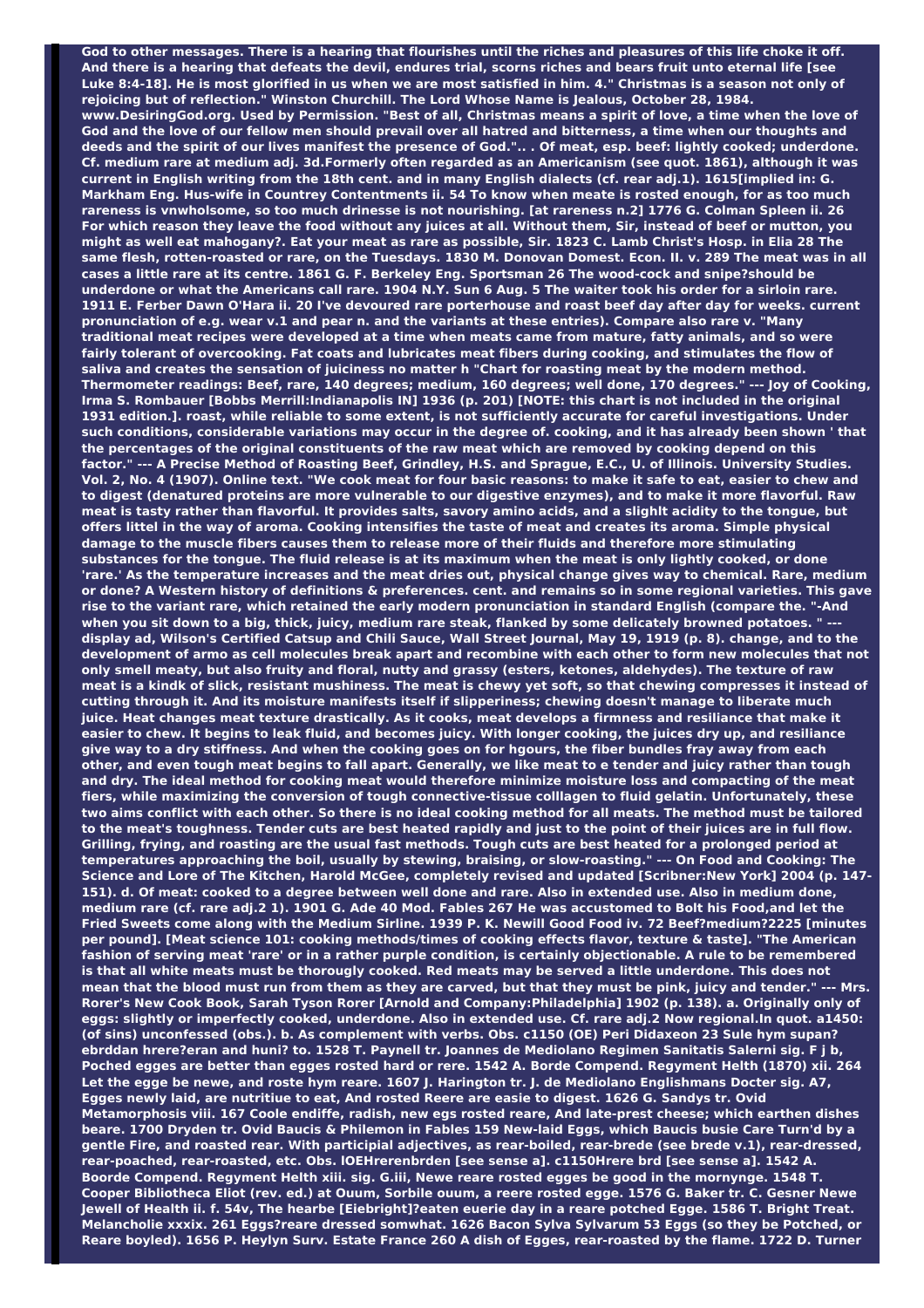Art of Surg. I. v. 384 Let him be fed with thin Panada, Water and Barly-grewels, Chicken or other small Broath, Harts-horn Jelly, sometimes a rear poach'd or a new laid Egg. 1754 A. Berthelson Eng. & Danish Dict. at Rere A **rere-boiled egg. Preferences for the "doneness" of meat vary according to period, place, and people. Food** historians generally agree the discovery of cooking was accidental. Meats roasted on open fires released pleasing aromas, enhanced product flavor, and made the food easier to chew. The trifecta of all food discoveries. Ancient **western peoples so valued cooked meats that consuming anything raw was considered "barbarian." In the earliest** days of civilization, most animals were kept for work (oxen to plough), textiles goods (sheep for wool), and sustainable edible products (cows and goats for milk & cheese; chickens for eggs). With the exception of hogs, **domesticated animals were slaughtered and consumed after they outlived their usefulness. Which meant? Meat** was generally tough. Slow cooking in some kind of broth rendered these tough sinews edible. Soups, stews, slow cooked casseroles & braizes were the norm. In pre-industrial times fresh meat was a priviledge enjoyed by the wealthiest classes. Think: grand medieval feasts featuring selections of large roasts. Before the days of reliable refrigeration, most meats were preserved. In the realm of smoked ham, salt beef, and dried fish, the concept of a "doneness" scale from raw to overcooked did not exist. Meats were cooked with one general goal: make them **edible. Ancient Greeks and Roman physicians "prescribed" cooking methods by humoral theory. They recognized** the effect of cooking on the outcome of meat. Certain meats were "prescribed" for boiling or roasting, according **to their inherent humoral nature. Renaissance European chefs resdiscovered and promoted this dictum. Modern** food scientists can now explain what the ancient physicians knew. Cooked meat tastes good. Prime cuts subjected to minimal cooking (rare, medium rare) generally offer the best aroma, flavor, and texture. Americans love affair **with meat, especially beef, refects ancient heritage, old world cooking methods and modern scientific knowledge.** In the last quarter of the 20th century heat concerns regarding underc. "To obtain the epicure's rare beef, the internal temprature of the cut during roasting should be only 123 degrees Fahrenheit. For medium-done it is 132 degrees and for well-done it is 148 to 154. These figures are readings of thermometers placed at the center of the cut and read while the neat is cooking. The temperature there is lower than in the oven." ---"Cook Meat Slowly, Say Texas Experts," New York Times, December 22, 1942 (p. 29). Etymology: Originally a variant of rear adj.1 As a **result of the lowering influence of r on preceding vowels in southern varieties of English, rear remained** homophonous with rare adj.1 at least as late as the 17th. Late 19th century food scientists examined meat **doneness, offering temperature/time recommendations according to type of meat, cut, and method of cooking. Like their 17th century predecessors, early 20th cooking texts warn against rare meat. Rare vs. Underdone (opposite of Done?) are noted [ Rorer 1902 ]. Medium/medium rare were introduced about this time. Meat thermometers (1930s) took the guesswork out of judging doneness. Black and blue (aka "Pittsburgh style" steak** surfaces in print in the 1970s. How do we prefer our meat cooked? That depends. Prudence Penny's Cookbook's chapter on cooking meat offers broiling chart (p. 55) specifying length of time to achieve rare/medium/well done beefsteaks (by steak thickness). Medium and well done times for lamb chops. Well done times (only) for veal cutlets, veal chops, mutton chops, ham, pork chops and bacon. "Stage to Which Meat is Cooked, Rare, Medium and Well Done. The longer a piece of meat is cooked the more the interior color changes from pink or red to gray,and the greater the cooking losses. Some meats like veal and pork are cooked well done, while beef may be cooked rare. There is no definate stage between a rare and meidum-done piece of meat or between a medium well-done one and a well-done one. The meat passes from one stage to another gradually, so that there is no definite end point. Heat penetrates slowly intp the minterior of a large piece of meat, and the center of the meat, unless very much over-cooked, never attains as high a temperature as the meat near the surface. Rare meat. Grindly and Sprague have suggested, for convenience, that meat with an interior temperatue at its center of 60 degrees C. or below be called rare. Such meats are juicier than meats cooked well done. Nearly all the interior may be a bright red color or only a small portion around the center of the meat may be red. The extent or uniformity of the red color depends upon the cooking temprature. Rare meat also has more of the original meat flavor than well-done meat, for not so much of the fluids and extractives giving flavor to the meat have been lost. Medium well-done meat. Grindley and Sprague have suggested that meat that has reached an inner temprature of 60 to 70 degrees C. be called medium well done. There the color also varies with the temperature of cooking, the degree to which the meat has been ripened, and in some instances with the age of the animal and the kind of meat. Rare and medium well-done meats are probably more often associated with the color of the cooked meat. Since the color of the cooked meat varies with different conditions, the division into rare, medium well-done varies on the basis of inner temperature of the meat is only an arbitrary one and not always satisfactory. Most people would be agreed that medium well-done meat should ot be a deep red or pink, but should show some pink color. Well-done meat... **According to the Oxford English Dictionary, the word "rare," counterbalancing "done" describing the doneness of meat, descends from the word "rear," meaning imperfectly cooked or underdone. The original culinary use** described eggs. The earliest print reference to the word "rare" relating to meat cookery is circa 1615. This early **reference notes this stage is unwholesome [Markam].. . 30. "I'm suspending expectations, fortifying my heart in** the quiet moments, drawing close to the very old story of a young couple, a baby on the way, an unexpected journey—an unexpected life, really, for Mary & Joseph. I'm drawing close to the heart of Advent—the waiting, the darkness, the holding on for hope that we believe but that we cannot yet see. Here's to opening our weary hearts to the unexpected, the strange & lovely, the disruptive & beautiful all around us."- Shauna Niequist. One of the great uses of Twitter and Facebook will be to prove at the Last Day that prayerlessness was not from lack of time. John Piper, Desiring God: Meditations of a Christian Hedonist. God has ordained that our preaching become deeper and more winsome as we are broken, humbled, and made low and desperately dependent on grace by the trials of our lives. Top 100 Quotes Sayings About Jesus And Christmas. Southern Raised to Celebrate the Nuptials of Two Group Members. Daughter of Crystal Lewis Izzi Ray Releases New Song "Heaven is Your Throne". funny sayings life is too short quotes funny 1. Apj abdul kalam motivational quotes and thoughts dr a p j. . The strength of patience hangs on our capacity to believe that God is up to something good for us in all our delays and detours. I need to listen how Pastor John Piper explains His Love in Christmas Season. "In other words, God's plan in the new covenant is to achieve what he has been pursuing in creeation and redemption from the beginning, namely, to communicate his glory in such a way that it is exalted in the way his peopleenjoy and reflect his excellence" (p. 159). Pin On Teaching Education Happy Teachers Day to you. Te. . Some Christmas tree ornaments do more than glitter and glow, they represent a gift of love given a long time ago. 714. " Don't make peace with the sin in your life. ". Here is the link to all the Christmas sermons John Piper has preached over the past 28 years. I would recommend that everyone listens to at least this one. Labor Day: Now What Exactly Are We Celebrating Here?. Lost, A valuable object, in Myfanwy Piper's anthology-"The Painters Object" 1937. life is too short not to love